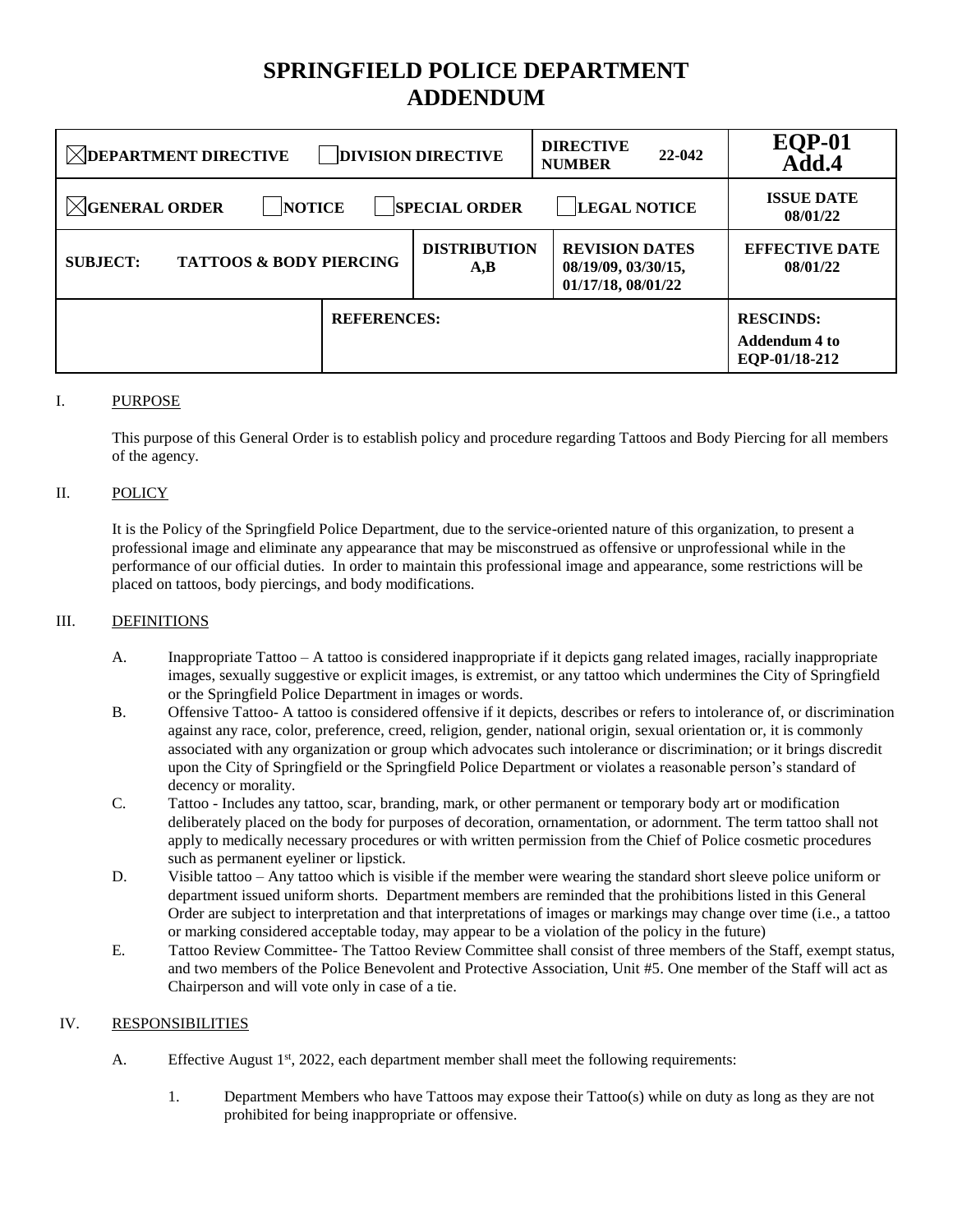- 2. Tattoos which are considered visible in the short sleeve uniform/department issued uniform shorts, which have been deemed inappropriate or offensive by the Tattoo Review Committee, must be covered by a department authorized sleeve or the long sleeve uniform shirt/pant.
- 3. No tattoos will be authorized which are visible on the head, neck, face, or hands. An exception to this rule will be Members may have one ring tattoo on either hand, below the joint of the bottom segment (portion closest to the palm) of the finger.
- 4. Any member who fails to comply with the terms of this policy or any determination made by the Tattoo Review Committee will be subject to disciplinary action up to and including termination.
- B. Members who currently have a visible tattoo(s) will be required to have the tattoo covered at all times when they are required to appear at the following:
	- 1. Judicial or Administrative Court Hearings (unless called in while already on duty and coverings are not immediately available)
	- 2. Public Safety Funerals or the Illinois Police Memorial
	- 3. VIP or Dignitary protection/escort details
- C. Members shall not wear any item of ornamentation in their nose, eyebrow, tongue or any other location of their body which is visible while functioning in a law enforcement capacity, with the exception of earrings permitted for female personnel. Female personnel may wear one earring per ear, and will be a small stud or loop not larger than one-half (1/2) inch in diameter, unless authorized by the Chief of Police. Male personnel are prohibited from wearing any earrings while on duty, unless authorized by the Chief of Police or his designee.
- D. Ornamentation shall include body piercing jewelry, intentional body mutilation or scarring, or foreign objects inserted in/under the skin.
- E. The use of gold, platinum, or other veneers or caps for the purposes of ornamentation is prohibited. Teeth, whether natural, capped, or veneer, will not be ornamented with designs, jewels, initials, etc.
- F. Intentional body mutilation, piercing, branding, or intentional scarring is prohibited. Examples of prohibited intentional mutilation include: split or forked tongues; foreign objects inserted under the skin to create a design or pattern; enlarged or stretched out holes in the ears (other than normal piercing); and intentional scarring which is visible.
- G. Contact lenses, if worn on duty, shall be in a natural eye color. Red, orange, silver and other unnaturally colored contact lenses, or colors when worn create an unnatural eye color, and contact lenses with graphic designs of any kind are prohibited.
- H. All present and prospective members will be required to complete the attached Tattoo and Body Piercing Acknowledgement Form.
- I. Any member who gets a new Tattoo which is visible while working must meet the location and content requirements prescribed within this policy.

## V. TATTOO REVIEW COMMITTEE PROCESS

A. Members wishing to have a tattoo or marking visible while they are working will ensure the tattoo or marking is not prohibited as provided above. If a visible tattoo is brought into question as being inappropriate or offensive the member will submit an official request to have it visible while working to the Tattoo Review Committee for approval.

**NOTE:** Current Members, from the effective date of this policy, will not need to submit current visible tattoos for approval or get approval prior to getting a new tattoo. All members agree, by signing the acknowledgement below, that any new tattoo will meet the content and location requirements contained within this policy.

B. Members or New Hires who have an existing tattoo(s) or obtain a new tattoo(s) they wish to have visible while working that is deemed potentially offensive or inappropriate based on the definitions above, will submit clear, color photographs of the tattoo(s) they wish to have reviewed by the committee accompanied by an IDM.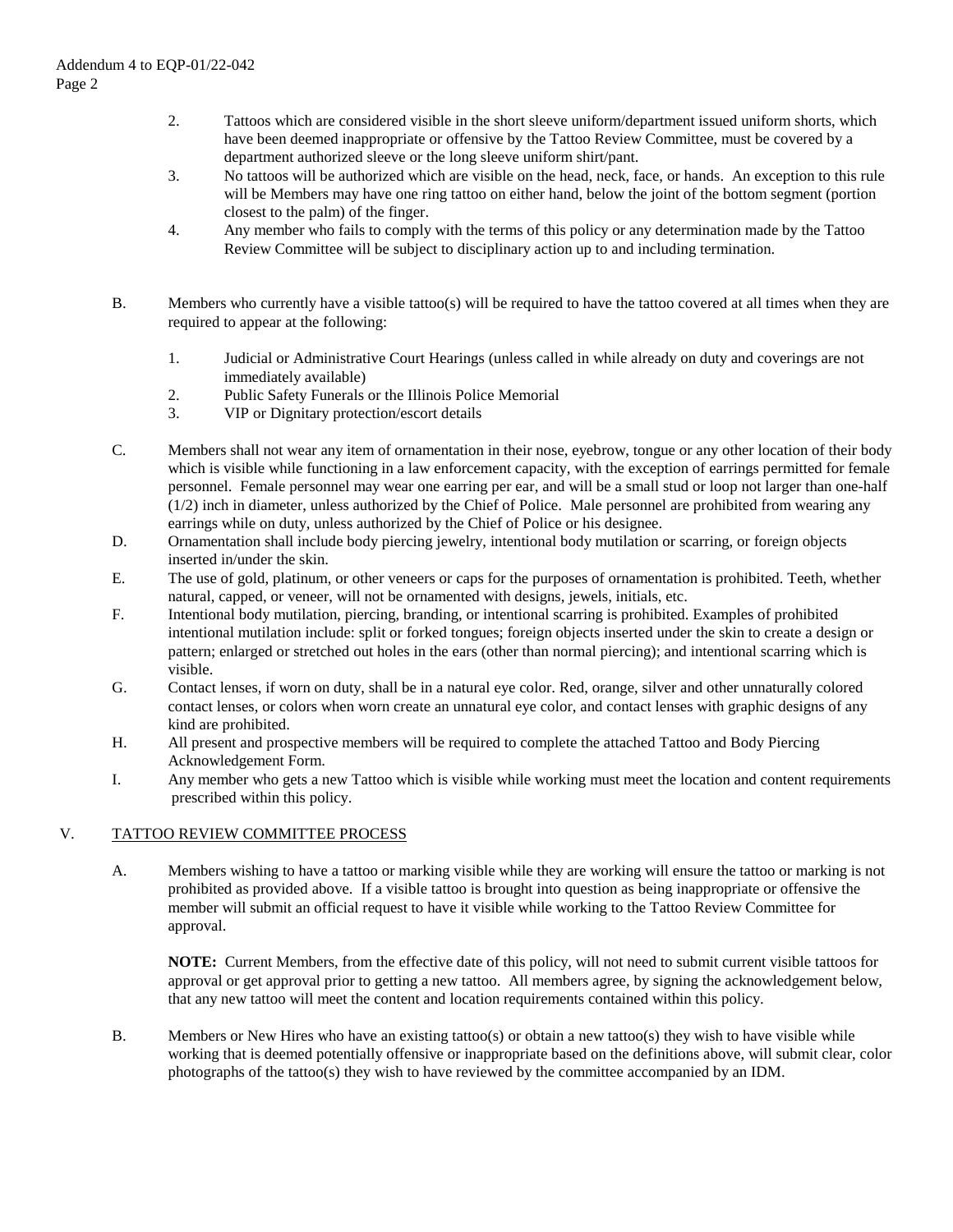- C. Requesting members will complete an IDM containing the following:
	- 1. A complete description of the tattoo(s) and/or marking(s);
	- 2. The meaning behind the tattoo(s) and/or marking(s) as interpreted by the member.

**NOTE:** Submission of the interpreted meaning is optional, but should be included if the member feels it may provide useful context for consideration by the committee.

- D. Requesting members will submit their IDM to their immediate supervisor with the attached photographs.
- E. Supervisors will forward this information through the Chain of Command to be then submitted to the Tattoo Review Committee.
- F. Members submitting requests to the Tattoo Review Committee:
	- 1. May not have the tattoo or marking visible while they are working until a decision from the Tattoo Review Committee is received.
	- 2. May be called to appear before the committee if its members have additional concerns or questions in reference to a tattoo.
	- 3. Will be notified in writing of the committee's determination via their chain of command.
- G. Members wishing to appeal a denial by the Tattoo Review Committee, may submit an IDM to the Chief of Police, for a final determination.

**NOTE:** A written response of the appeal will be provided to the member within 7 business days of the request to the Chief of Police for appeal.

#### VI. TATTOO REVIEW COMMITTEE

- A. Comprised of three members of the Staff, exempt status, and two members of the Police Benevolent and Protective Association, Unit #5. One member of the Staff will act as Chairperson and will vote only in case of a tie.
	- 1. Use the prohibitions provided above to approve a members' request to have their tattoo(s) and/or markings visible while they are working or deny the request if they are found to be inappropriate or offensive.
	- 2. Review tattoos and/or markings of applicants that may be visible while working for the Department, prior to applicants receiving final offers of employment. These reviews will be conducted to advise applicants if their tattoos or markings are eligible for approval to be visible while working.

Ken Scarlette, Chief of Police

Reviewed for Legal Sufficiency: Emily Fancher, Assistant Corporation Counsel